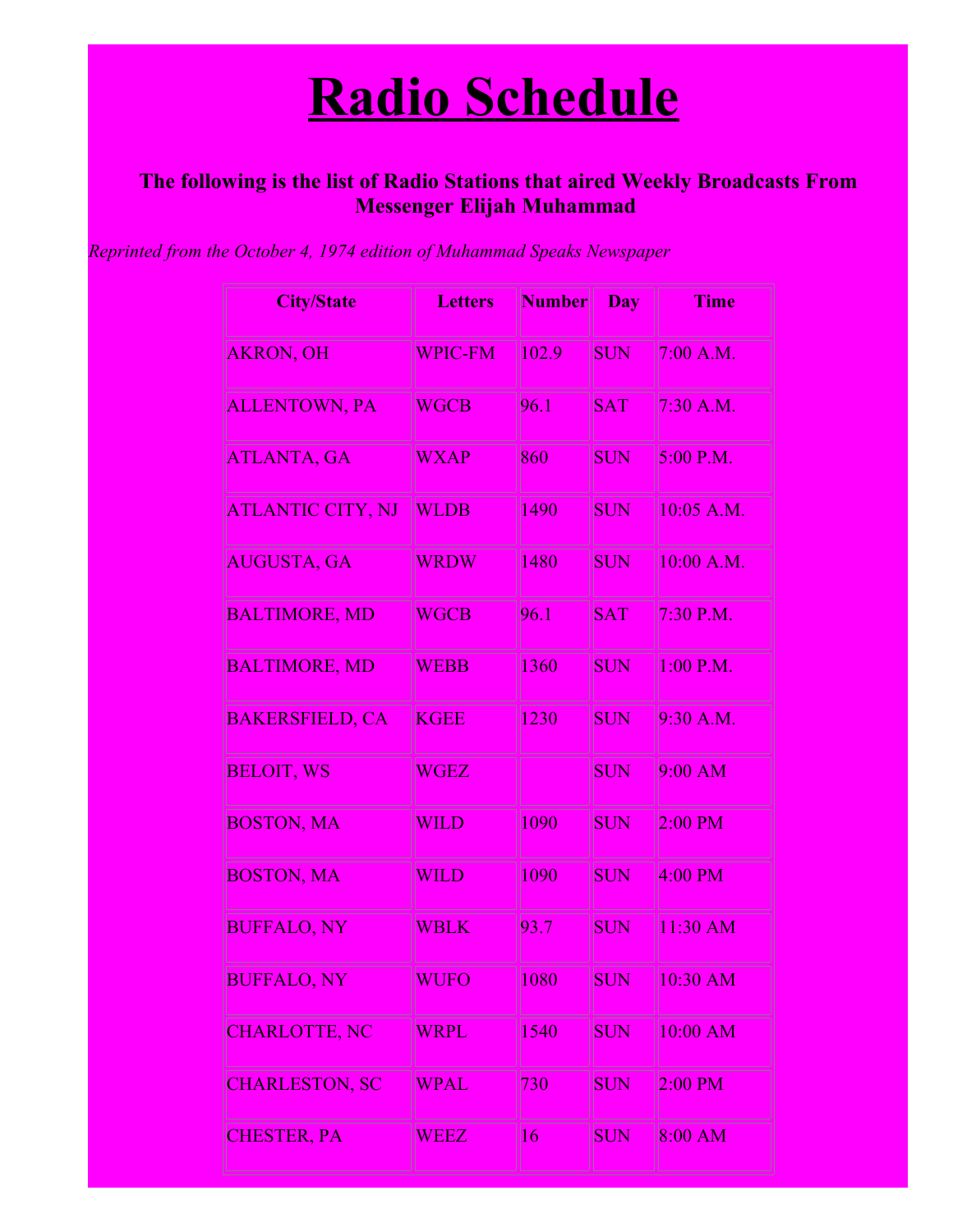| <b>CHICAGO, IL</b>                        | <b>WBEE</b>    | 1570               | <b>SUN</b> | 10:00 AM      |
|-------------------------------------------|----------------|--------------------|------------|---------------|
| CHICAGO, IL                               | <b>WBMX-FM</b> | 103                | <b>SUN</b> | 5:30 PM       |
| CLARKSVILLE, TN                           | <b>WVOL</b>    | 1470               | <b>SUN</b> | 9:00 PM       |
| <b>CLEVELAND, OH</b>                      | <b>WABQ</b>    | 1540               | <b>SUN</b> | $11:30$ AM    |
| <b>COLLINSVILLE, VA</b>                   | <b>WFIC</b>    | 1530               | <b>SUN</b> | 8:30 AM       |
| <b>COLUMBUS, OH</b>                       | <b>WVKD</b>    | 1580               | SUN        | $4:00$ PM     |
| <b>COLUMBIA, SC</b>                       | <b>WOIC</b>    | 1320               | <b>SUN</b> | $6:00$ PM     |
| <b>DANVILLE, VA</b>                       | <b>WILA</b>    | 1530               | <b>SUN</b> | 5:00 PM       |
| <b>DENVER, CO</b>                         | <b>KDKO</b>    | $\vert 1510 \vert$ | <b>SUN</b> | 9:00 AM       |
| <b>DETROIT, MI</b>                        | <b>WGRP-FM</b> | 107.5              | <b>SUN</b> | 12:00 NOON    |
| DETROIT, MI                               | <b>WCHB</b>    | 1440               | <b>SUN</b> | $6:30$ PM     |
| <b>DURHAM, NC</b>                         | <b>WSRC</b>    | 1410               | <b>SUN</b> | 10:00 AM      |
| <b>DURHAM, NC</b>                         | <b>WAFR</b>    | 90.3               |            | DAILY 3:00 PM |
| FLINT, MI                                 | <b>WAMM</b>    | 1420               | SUN        | 8:00 AM       |
| FT. LAUDERDALE,<br>$\overline{\text{FL}}$ | <b>WFAB</b>    | 990                | <b>SUN</b> | $6:00$ AM     |
| FRESNO, CA                                | <b>KLIP</b>    | 1220               | <b>SUN</b> | $6:00$ PM     |
| <b>GADSDEN, AL</b>                        | <b>WENN-FM</b> | 107.7              | <b>SUN</b> | 9:30 PM       |
| <b>GARY, IN</b>                           | <b>WJOB</b>    | 1230               | <b>SUN</b> | 5:30 PM       |
| <b>GRAND RAPIDS, MI</b>                   | <b>WOOD</b>    | 1300               | <b>SUN</b> | 7:30 PM       |
| <b>GREENSBORO, NC</b>                     | <b>WRQK</b>    | 98.7               | <b>SUN</b> | 9:00 PM       |
| <b>GREENVILLE, MS</b>                     | <b>WDIA</b>    | 1070               | SUN        | 11:00 AM      |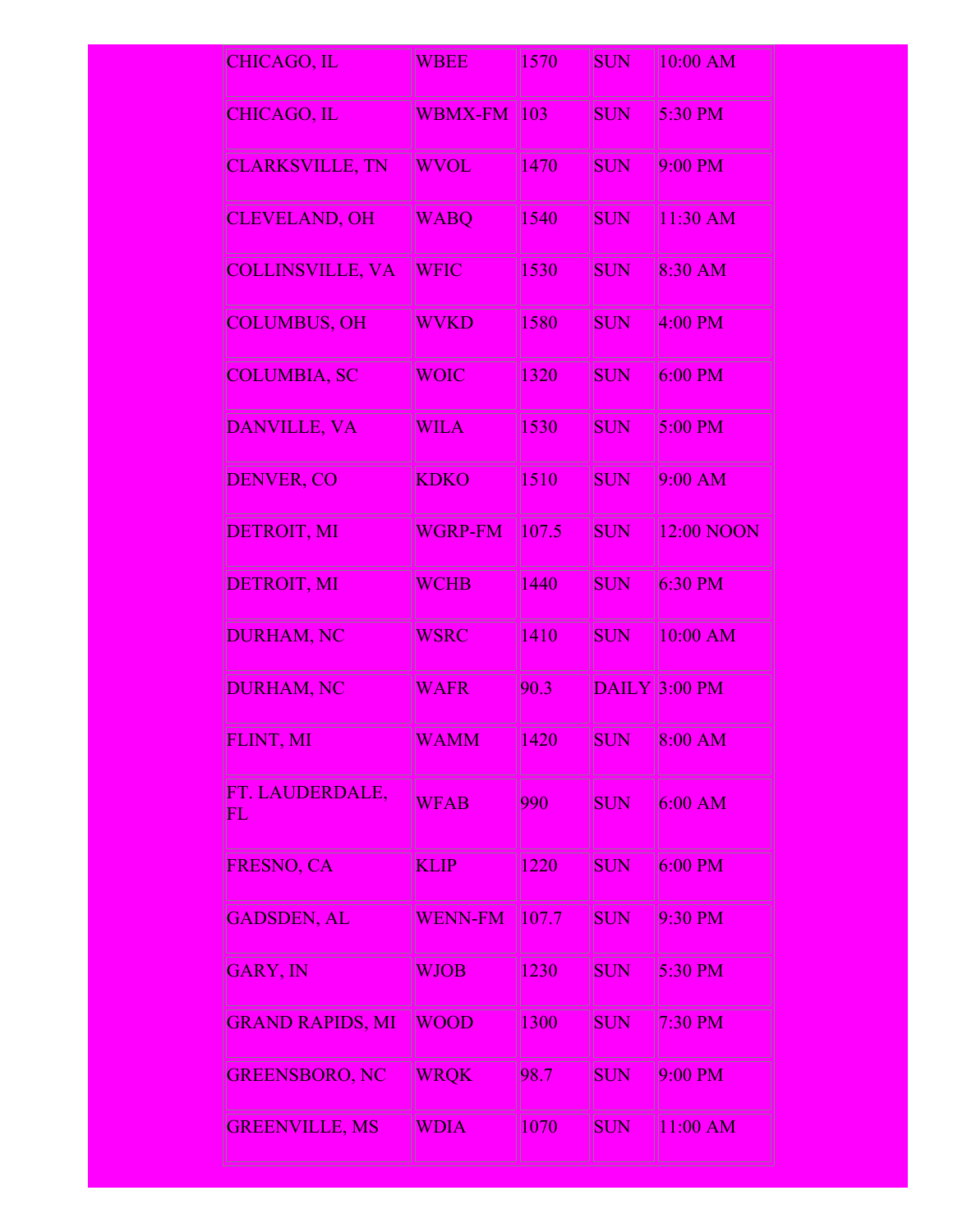| <b>GRIFFIN, GA</b>      | <b>WERD</b>    | 860   | <b>SUN</b> | 5:00 PM    |
|-------------------------|----------------|-------|------------|------------|
| <b>HARRISBURG, PA</b>   | <b>WGCB</b>    | 96.1  | <b>SAT</b> | 7:30 PM    |
| <b>HARTFORD, CN</b>     | <b>WKND</b>    | 1480  | <b>SUN</b> | 1:00 PM    |
| <b>HARVEY, IL</b>       | <b>WJOB</b>    | 1230  | <b>SUN</b> | $5:30$ PM  |
| <b>INDIANAPOLIS, IN</b> | <b>WTLC-FM</b> | 105.8 | <b>SUN</b> | 1:00 PM    |
| JACKSON, MS             | <b>WOXJ</b>    | 1550  | <b>SUN</b> | 12:30 PM   |
| <b>JACKSON, MS</b>      | WKXI           | 94.7  | <b>SUN</b> | 8:00 PM    |
| JACKSONVILLE, FL        | <b>WHRC</b>    | 1400  | <b>SUN</b> | 9:00 AM    |
| <b>JACKSONVILLE, FL</b> | <b>WERD</b>    | 1400  | <b>SUN</b> | 11:00 AM   |
| <b>KANSAS CITY, MO</b>  | <b>KWKI-FM</b> | 93.3  | <b>SUN</b> | 8:30 AM    |
| <b>KENT, OH</b>         | <b>WPIC-FM</b> | 102.7 | <b>SUN</b> | 7:00 PM    |
| <b>KNOXVILLE, TN</b>    | <b>WJBE</b>    | 1430  | <b>SUN</b> | 10:00 AM   |
| LANSING, MI             | <b>WVIC</b>    | 730   | <b>SUN</b> | $8:00$ AM  |
| <b>LANCASTER, PA</b>    | <b>WGCB</b>    | 96.1  | <b>SAT</b> | 7:30 AM    |
| LAS VEGAS, NV           | <b>KVOV</b>    | 1280  | <b>SUN</b> | 11:00 AM   |
| <b>LITTLE ROCK, AK</b>  | <b>WDIA</b>    | 1070  | <b>SUN</b> | $11:00$ AM |
| <b>LITTLE ROCK, AK</b>  | <b>KALO</b>    | 1250  | <b>SUN</b> | 10:15 AM   |
| <b>LOS ANGELES, CA</b>  | <b>KAGB-FM</b> | 103.9 | <b>SUN</b> | $6:00$ PM  |
| <b>LOUISVILLE, KY</b>   | WIOU           | 1350  | <b>SUN</b> | 12:30 AM   |
| <b>MEMPHIS, TN</b>      | WDIA           | 1070  | <b>SUN</b> | 11:00 AM   |
| <b>MARTINSVILLE, VA</b> | WFIC           | 1530  | <b>SUN</b> | 8:30 AM    |
| MIAMI, FL               | <b>WFAB</b>    | 990   | <b>SUN</b> | 6:00 AM    |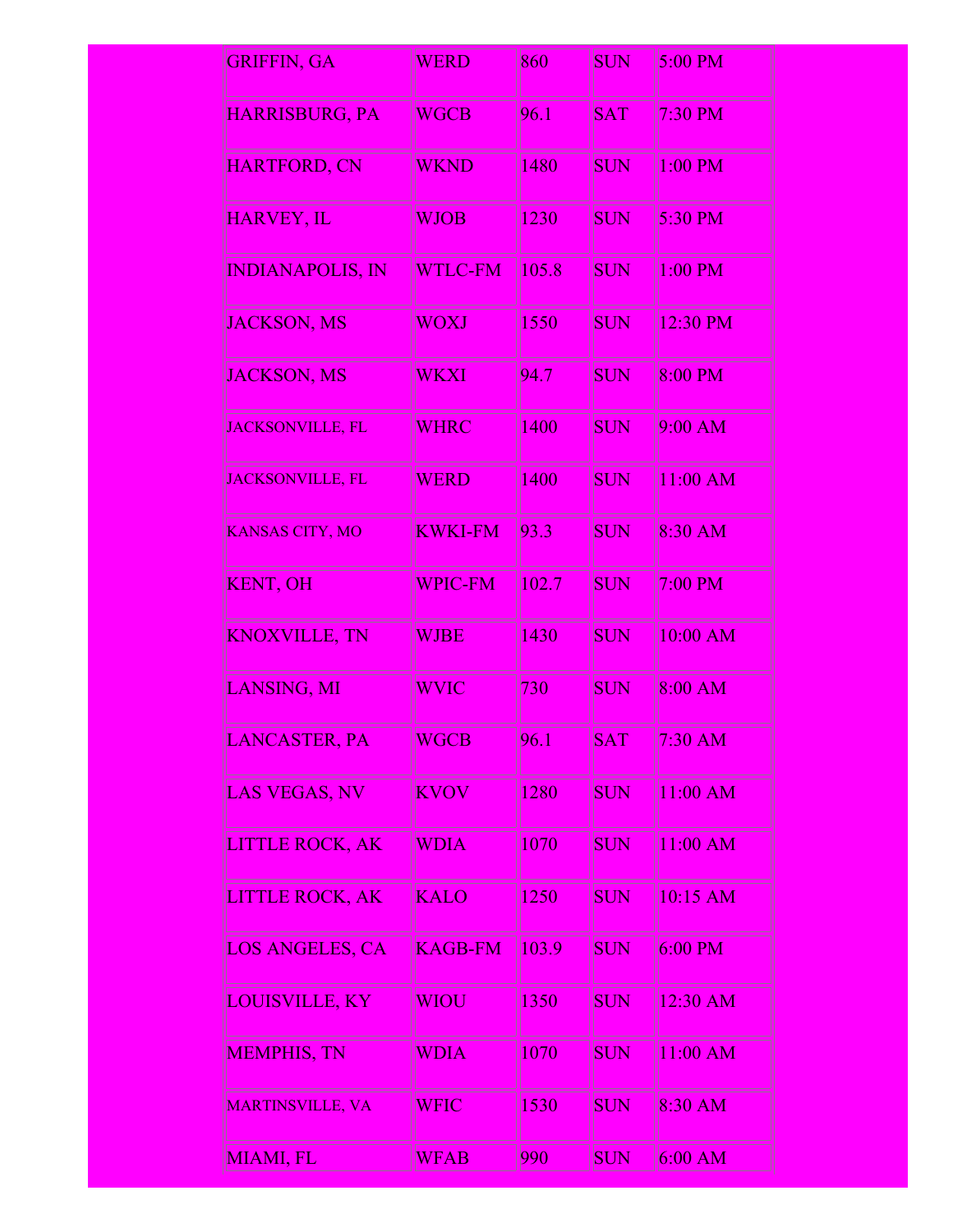| <b>MILWAUKEE, WS</b>   | <b>WAWA</b>            | 1580 | SUN         | 8:00 AM   |
|------------------------|------------------------|------|-------------|-----------|
| <b>MILWAUKEE, WS</b>   | <b>WAWA-FM   102.1</b> |      | <b>SUN</b>  | 4:00 PM   |
| <b>MILWAUKEE, WS</b>   | <b>WNOV-AM</b>         | 860  | <b>SUN</b>  | 11:00 AM  |
| <b>MINNEAPOLIS, MN</b> | <b>KUXL</b>            | 1570 | <b>SUN</b>  | $4:00$ PM |
| <b>MONTGOMERY, AL</b>  | <b>WAPX</b>            | 1600 | SUN         | $7:30$ PM |
| <b>MUNCIE, IN</b>      | <b>WLBC</b>            | 1340 | <b>SUN</b>  | 10:30 AM  |
| <b>MURFEESBORO, TN</b> | <b>WVCL</b>            | 1470 | <b>SUN</b>  | 9:00 PM   |
| <b>NASHVILLE, TN</b>   | <b>WVOL</b>            | 1470 | <b>SUN</b>  | 9:00 PM   |
| NEWARK, NJ             | <b>WBNX</b>            | 1380 | <b>SUN</b>  | 6:30 PM   |
| NEWBURG, NY            | <b>WFMN</b>            | 103  | <b>SUN</b>  | 7:30 AM   |
| <b>NEW HAVEN, CN</b>   | <b>WYBC-FM</b>         | 94.3 | <b>SAT</b>  | 3:00 PM   |
| <b>NEW ORLEANS, LA</b> | <b>WYLD</b>            | 940  | TUE         | 9:00 PM   |
| <b>NEW YORK, NY</b>    | <b>WBNX</b>            | 1380 | <b>SUN</b>  | 6:30 PM   |
| <b>OAKLAND, CA</b>     | <b>KQED</b>            | 88.5 | <b>SUN</b>  | 9:00 PM   |
| OKLAHOMA CITY, OK      | <b>KFJL-FM</b>         | 98.9 | <b>SUN</b>  | 5:00 PM   |
| OKLAHOMA CITY, OK      | <b>KBYE</b>            | 890  | <b>THUR</b> | $2:15$ PM |
| PENSACOLA, FL          | <b>WBOP</b>            | 980  | <b>SUN</b>  | $6:30$ AM |
| PETERSBURG, VA         | <b>WANT</b>            | 99   | <b>SUN</b>  | 10:00 AM  |
| PHILADELPHIA, PA       | <b>WHAT</b>            | 1340 | <b>SUN</b>  | 9:00 PM   |
| PINEBLUFF, AK          | <b>WDIA</b>            | 1070 | <b>SUN</b>  | 11:00 AM  |
| PINEBLUFF, AK          | <b>KCAT</b>            | 1530 | <b>SUN</b>  | 7:00 PM   |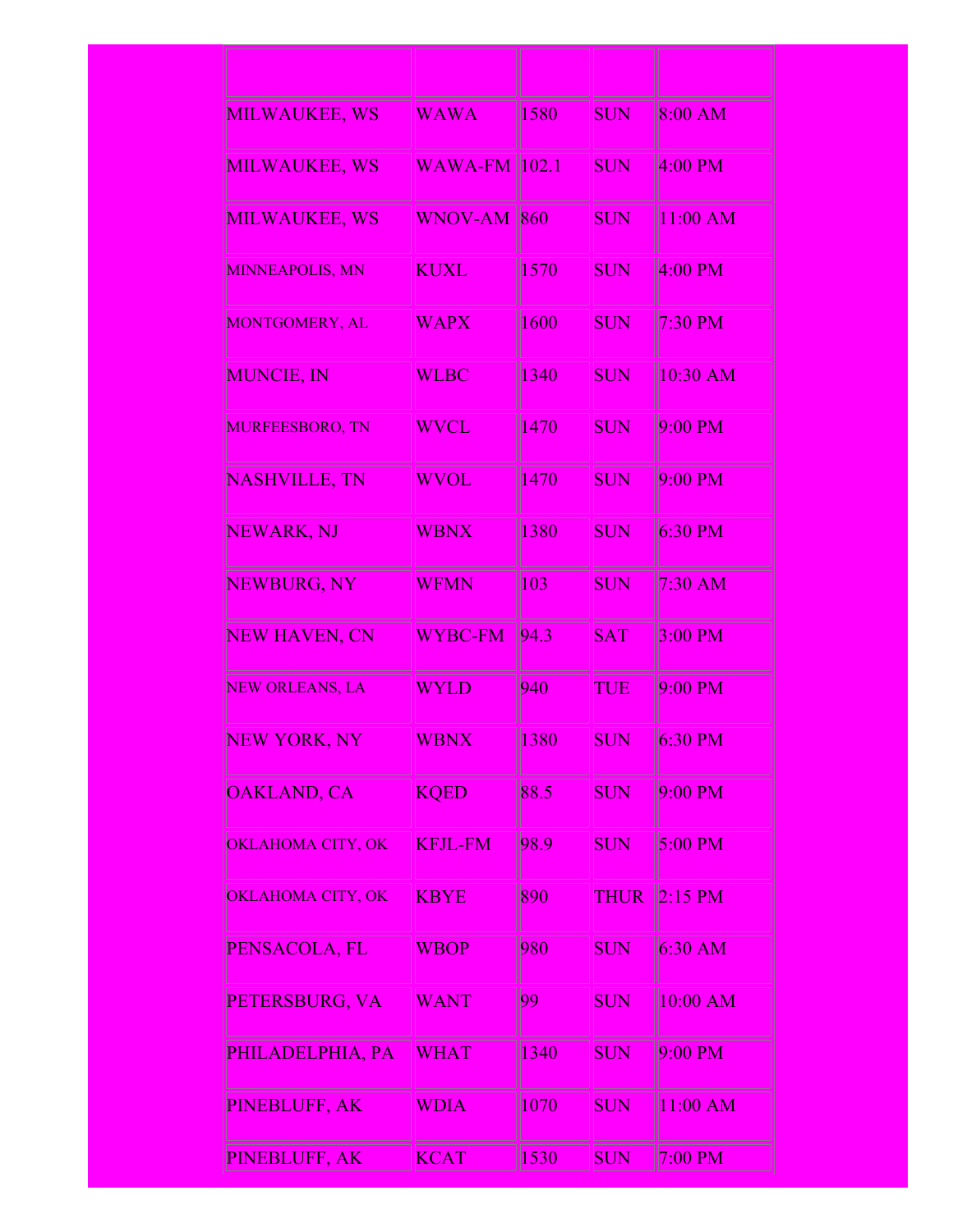| PITTSBURGH, PA           | <b>WAMO-FM</b> | 106   | <b>SUN</b> | $7:00$ PM  |
|--------------------------|----------------|-------|------------|------------|
| PORTLAND, OR             | <b>KGAR</b>    | 1550  | <b>SUN</b> | $9:30$ AM  |
| PORTSMOUTH, VA           | <b>WWOC</b>    | 1400  | <b>SUN</b> | 11:00 AM   |
| PROVIDENCE, RI           | <b>WRIB</b>    | 1220  | <b>SUN</b> | 8:30 AM    |
| <b>RELEIGH, NC</b>       | <b>WLIE</b>    | 570   | <b>SUN</b> | 10:30 AM   |
| READING, PA              | <b>WGCB</b>    | 96.1  | <b>SAT</b> | $7:30$ AM  |
| <b>RICHMOND, VA</b>      | <b>WANT</b>    | 980   | SUN        | $4:30$ PM  |
| <b>SAGINAW, MI</b>       | <b>WWWS</b>    | 107.1 | <b>SUN</b> | $7:00$ PM  |
| <b>SAN ANTONIO</b>       | <b>KAPE</b>    | 1480  | SUN        | $6:30$ PM  |
| <b>SAN DIEGO, CA</b>     | <b>XEBC</b>    | 1460  | <b>SUN</b> | 10:00 PM   |
| <b>SAN FRANCISCO, CA</b> | <b>KQED</b>    | 88.5  | <b>SUN</b> | 9:00 PM    |
| <b>SAVANNAH, GA</b>      | <b>WSOK</b>    | 1230  | SUN        | 8:00 PM    |
| <b>SEATTLE, WA</b>       | <b>KYAC</b>    | 1460  | SUN        | 10:00 AM   |
| <b>SEATTLE, WA</b>       | <b>KYAC-FM</b> | 96.5  | SUN        | $10:00$ AM |
| <b>SHARON, OH</b>        | <b>WPIC-FM</b> | 102.9 | <b>SUN</b> | 7:00 PM    |
| <b>SHELBYVILLE, TN</b>   | <b>WVOL</b>    | 1470  | <b>SUN</b> | $9:00$ PM  |
| <b>SPRINGFIELD, OH</b>   | WHBM-AM 110    |       | <b>SUN</b> | 12:00 PM   |
| <b>SPRINGFIELD, IL</b>   | 970            | 970   | <b>SUN</b> | $7:30$ AM  |
| <b>SPRINGFIELD, MA</b>   | <b>WWVY-FM</b> | 94.7  | SUN        | $10:00$ AM |
| ST. LOUIS, MO            | <b>KXLW</b>    | 1320  | <b>SAT</b> | 2:30 PM    |
| ST. LOUIS, MO            | <b>KATZ</b>    | 1680  | <b>SUN</b> | $9:00$ AM  |